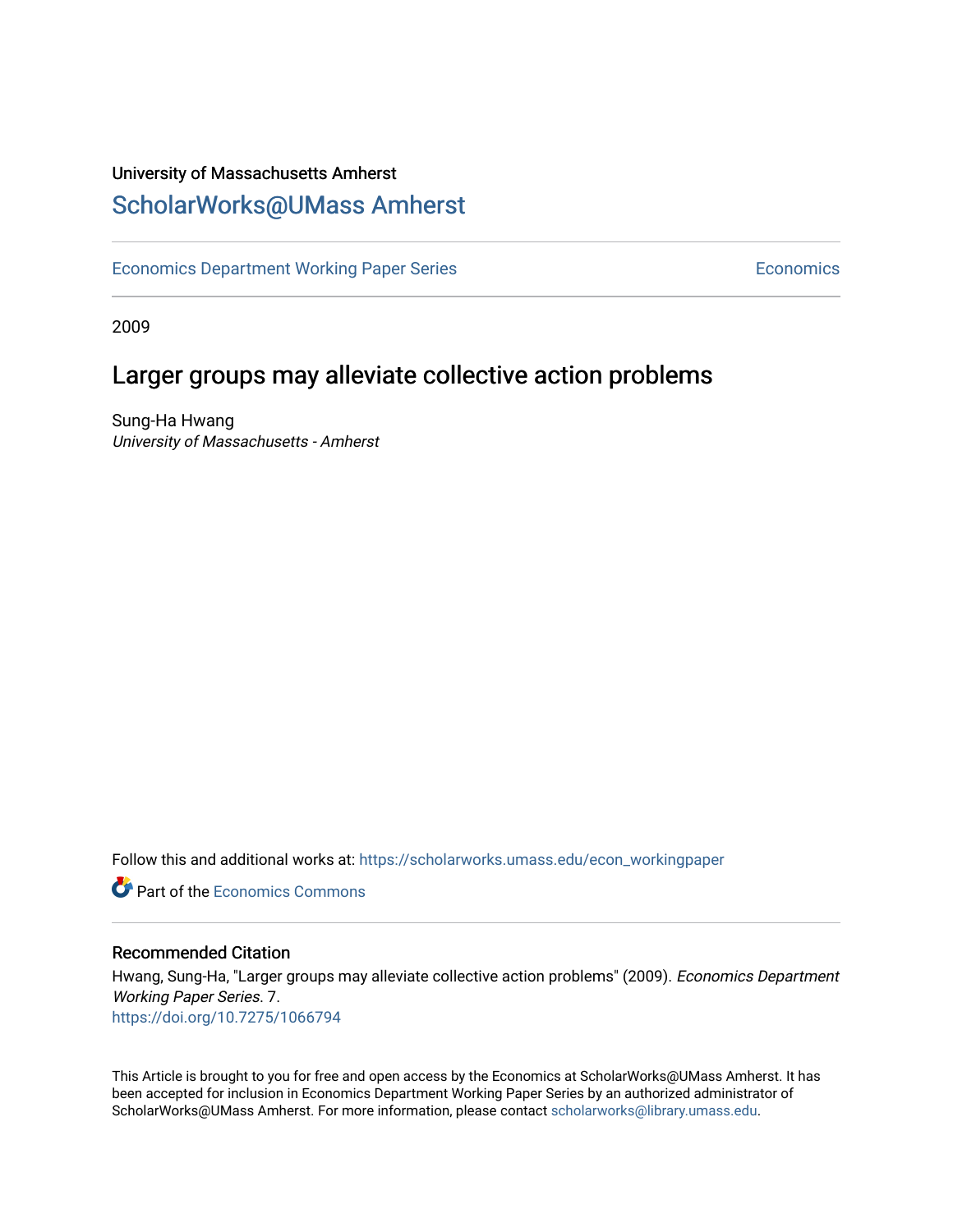# **DEPARTMENT OF ECONOMICS**

# **Working Paper**

**Larger groups may alleviate collective action problems** 

by

Sung-Ha Hwang

Working Paper 2009-05



# **UNIVERSITY OF MASSACHUSETTS AMHERST**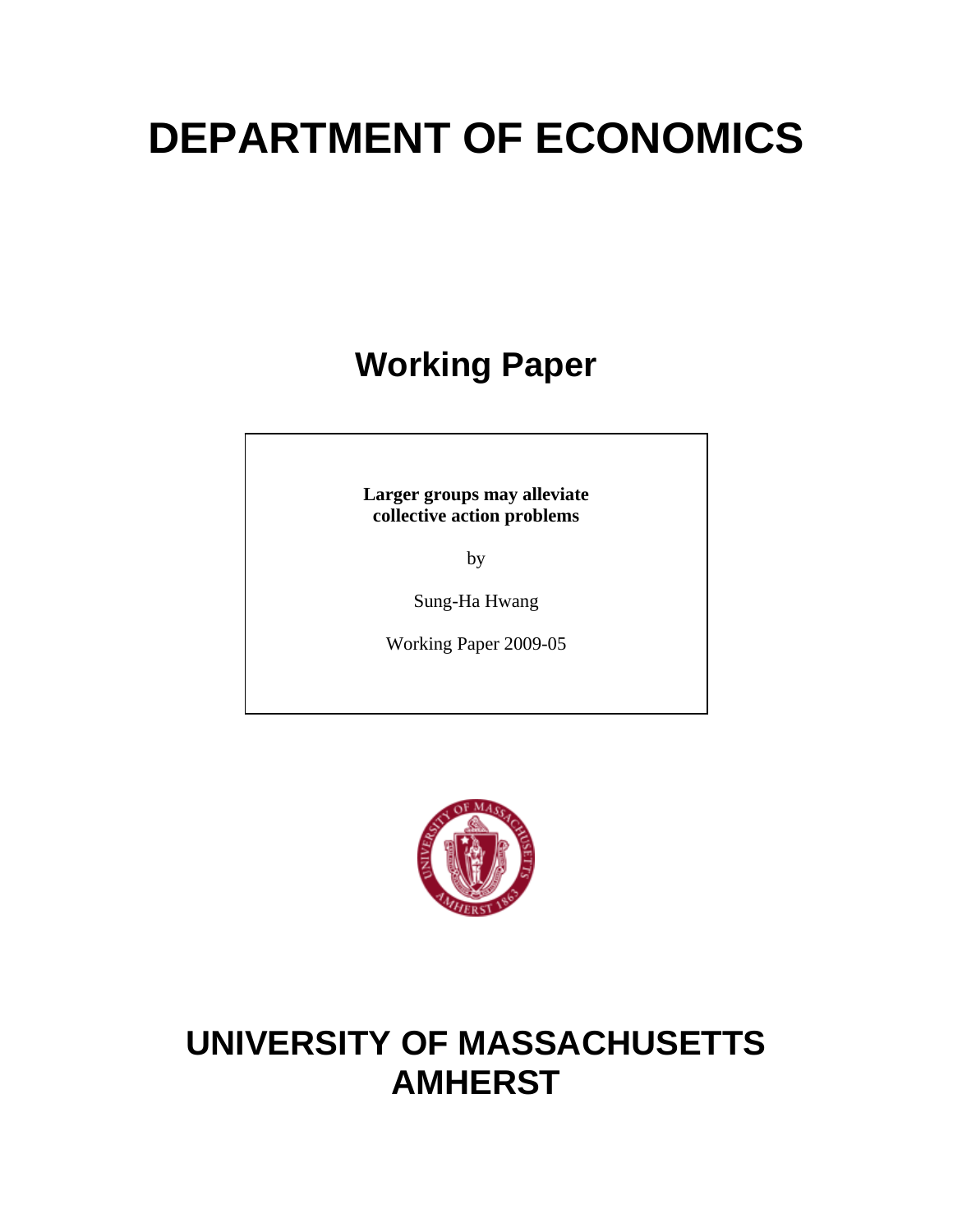# Larger groups may alleviate collective action problems

Sung-Ha Hwang

June 19, 2009

Abstract This paper shows how larger group size can enhance punishing behavior in social dilemmas and hence support higher levels of cooperation. We focus on describing conflict technology using Lanchester's equations and study the role of "collectivity" of punishment to support cooperation in large groups. The main results suggest that as long as defectors are, even slightly, less "collective" than punishers, Lanchester's law can be applied to show that a smaller proportion of punishers can successfully eliminate defectors as the size of the population increases.

Keywords: Collective action, group size, collective punishment, Lanchesterís law

Department of Economics and Department of Mathematics and Statistics, University of Massachusetts at Amherst, email: hwang@math.umass.edu. I would like to thank Robert Axtell, Christopher Boehm, Samuel Bowles, Grace Chang, Anna Dreber, Seung-Yun Oh, Lynda Pickbourn, Rajiv Sethi, Peter Skott, Elisabeth Wood, and participants in behavioral working group seminar in Santa Fe Institute for their comments. First draft: July 9, 2007.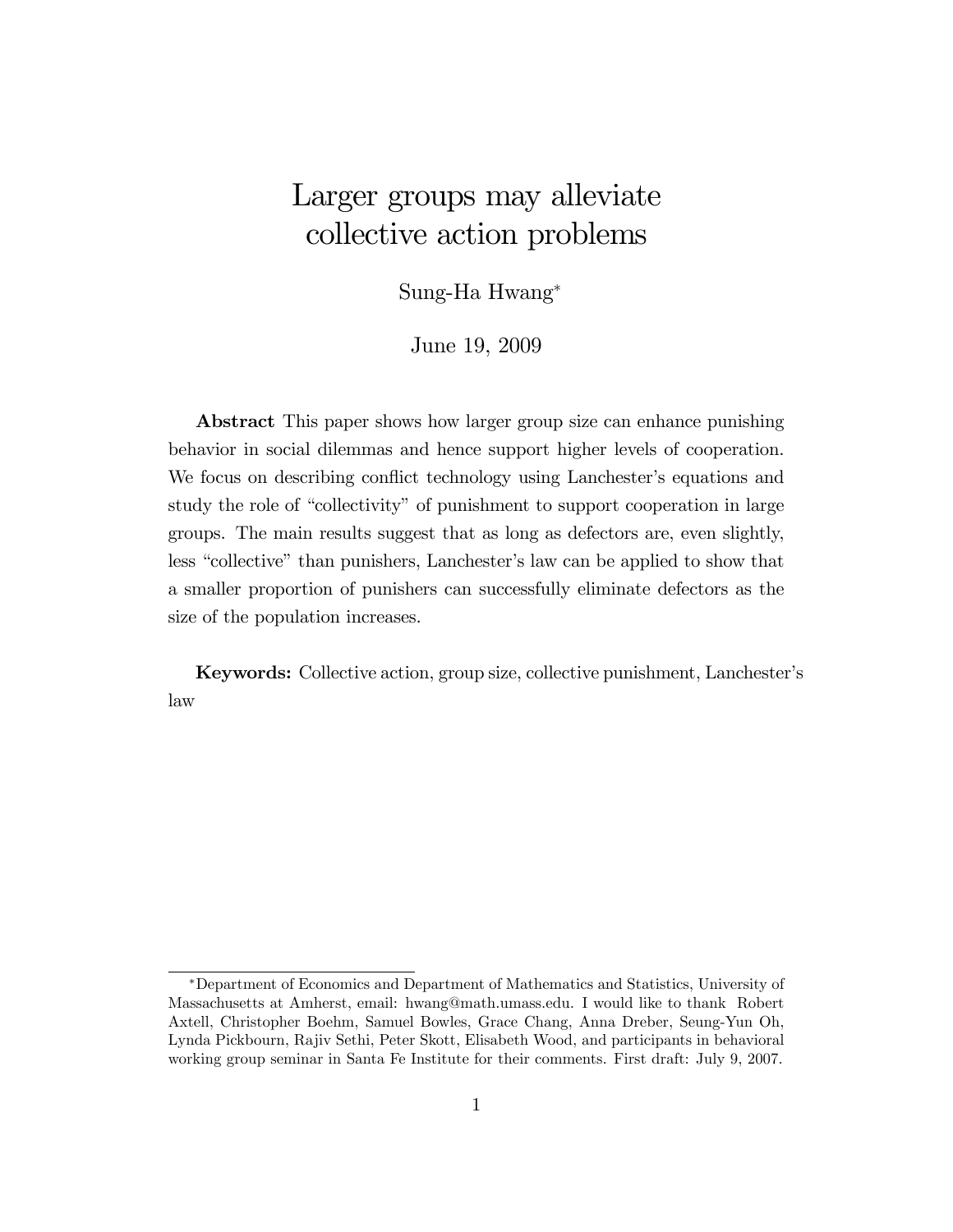### 1 Introduction

Provisions of public goods in a community, revolutionary activities to overthrow corrupt and inefficient governments, and more generally various actions that members of a group take to achieve a common goal have all been examined extensively by social scientists under the name of collective action. Group size has played an important role in explaining collective action. A standard argument put forward by Olson (1965) asserts that a larger group faces more difficulties in achieving a common goal compared to a smaller group, because of an aggravated free-rider problem: "unless the number of individuals in a group is quite small ... rational, self-interested individuals will not act to achieve their common or group interests" (Olson, 1965, p.2).

Since then, studies of the relationship between group size and the provision of collective goods have been conducted by various researchers (Chamberlin, 1974; Marwell and Pamela, 1993; McGuire, 1974; Oliver and Marwell, 1988; Sandler, 1992; Agrawal and Goyal, 2001; Esteban and Ray, 1999). Chamberlin (1974) emphasizes the distinction between goods with perfect non-rivalness and goods with rivalness of consumption among nonexcludable goods. With this distinction he argues that Olson's claim that larger groups would provide fewer public goods only holds for goods with perfect rivalness. In the case of goods with non-rivalness, Chamberlin shows that as group size increases, the amount of total contribution, in absolute terms, would increase. This view  $-$  that the Olson thesis holds when the collective good is private but may be reversed when the good is purely public  $-$  was initiated by Chamberlin and substantiated by others (Chamberlin, 1974; Marwell and Pamela, 1993; McGuire, 1974; Oliver and Marwell, 1988; Sandler, 1992); it is called "common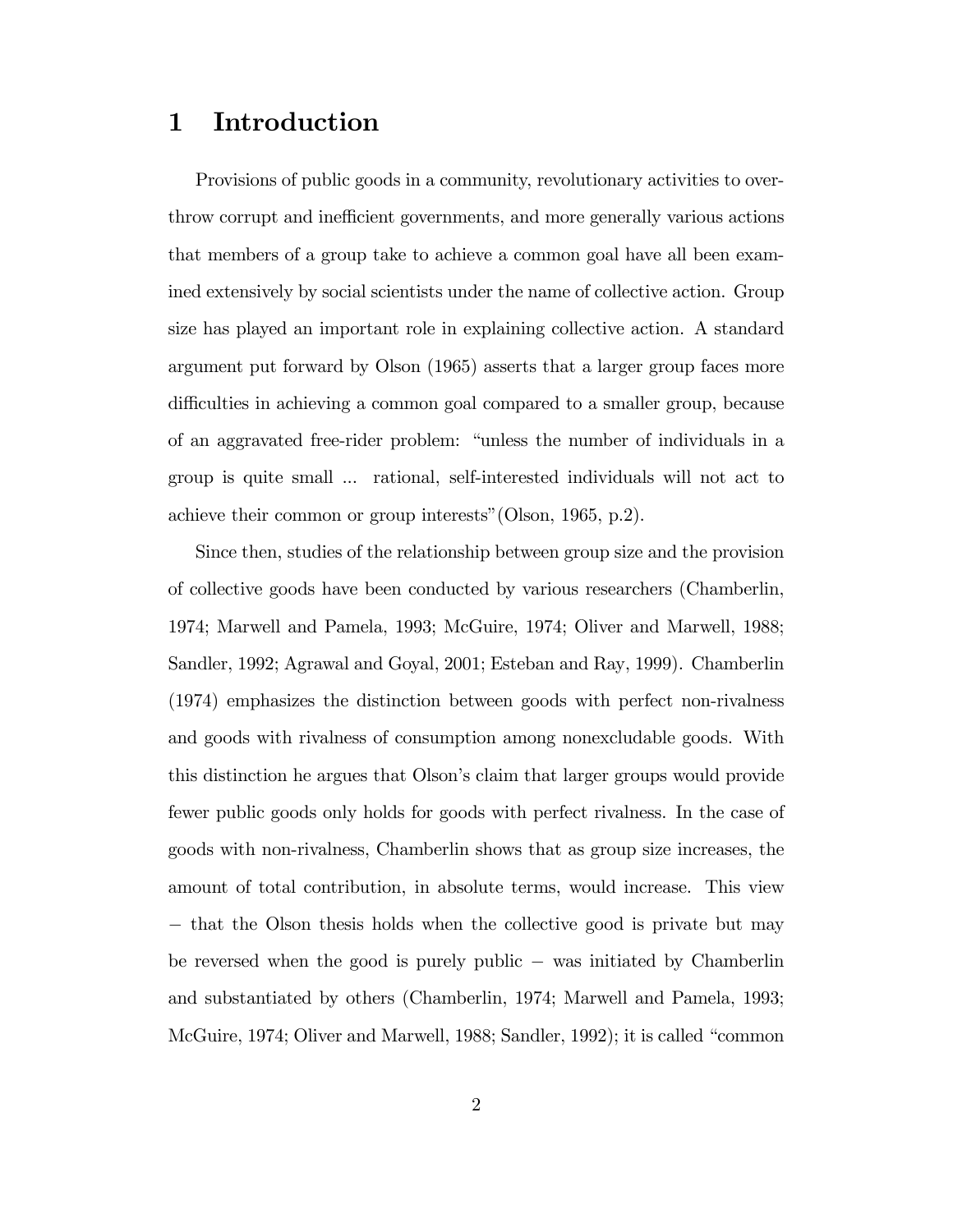wisdom" by Esteban and Ray  $(2001)$ 

Esteban and Ray  $(2001)$  examine the group size effect using a model with intergroup conflicts. In particular, they show that under plausible assumptions about costs, the winning probabilities of a larger group is greater than that of a smaller group even if the prize is purely private. However, the context in which they examine collective action  $\sim$  competition between several groups  $\sim$ may be more relevant in some instances, but it is neither a general situation nor the situation that Olson considers.

A variety of empirical or experimental studies have also examined the group size hypothesis (Isaac and Walker, 1988; Bagnoli and McKee, 1991; Isaac et al., 1994; Hann and Koorema, 2002; Carpenter, 2007) and many of them Önd that ìthe size of a group is positively related to its level of collective actionî(Marwell and Pamela, 1993, p.38). Hann and Koorema (2002) use data from a candy bar honor system in 166 firms in the Netherlands and find evidence that free riding decreases with group size. Carpenter (2007) tests the group size hypothesis when punishment is allowed and finds that "large groups contribute at rates" no lower than small groups because punishment does not fall appreciably in large groups" (Carpenter, 2007, p.31). In sum, even though various empirical and experimental studies suggest that large groups may perform better, few theoretical works provide the logic and reasoning of how larger groups can overcome an aggravated free-rider problem.

We examine critically the traditional understanding of the role of group size in collective action, when members of the population punish defectors in a public goods game. Particularly, we focus on describing conflict technology using Lanchester's equations and study the role of "collectivity" of punishment to support cooperation in large groups. Boehm (1982) introduces and empha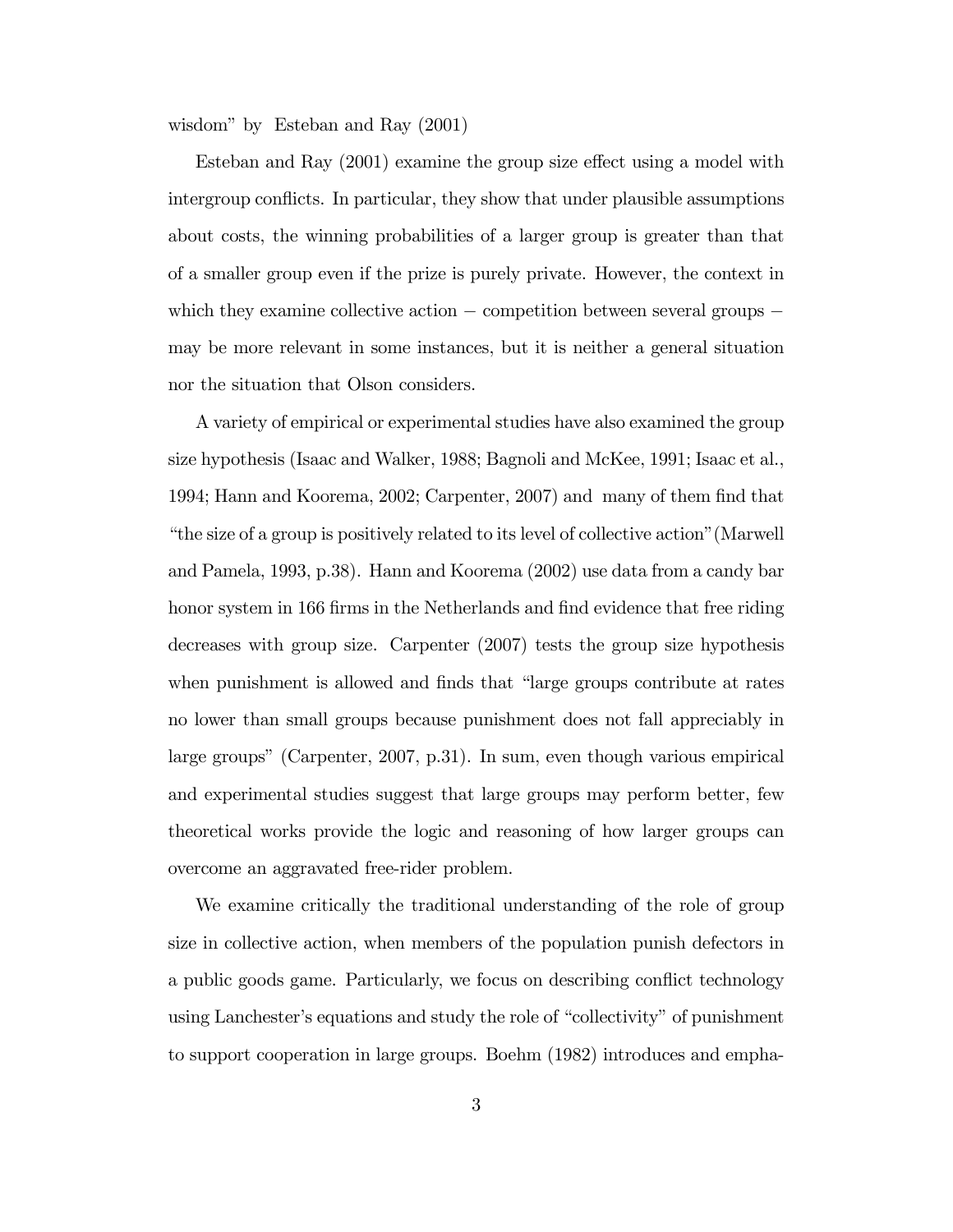sizes the functioning of collective punishment or sanctioning in maintaining social norms:

... group sanction emerged as the most powerful instrument for regulation of individually assertive behaviors, particularly those which very obviously disrupted cooperation or disturbed social equilibrium needed for group stability. (Boehm, 1982, p.146)

The idea of using Lanchester's equations in explaining collective action is not new; biologists have been applying Lanchester's law to collective action among animals. For example, Franks and Partridge (1993) use Lanchesterís square law to explain why predatory army ants rely on large numbers of workers that are smaller than their prey. In the context of human collective action problems, Bingham (1999, 2000) invokes Lanchesterís square law to claim that the cost of punishment decreases exponentially as the number of punishers becomes larger. He argues that the remote killing ability of humans and their precursors the special capacity of the human species to kill at a distance from its target – enables a large number of punishers to attack a single cheater simultaneously, and hence Lanchester's square law applies.

We observe that Bingham's point is valid only in the situation where a large number of punishers face a single cheater. Because the number of punishers is not always large even in a large group, it is not clear whether the same argument can carry over to the collective action problem in large groups. In addition, there is no reason to expect that only punishers can concentrate on attacking, when punishers and defectors engage in conflict. Thus the remote killing competence may be a necessary, but not sufficient, condition for the large group effect.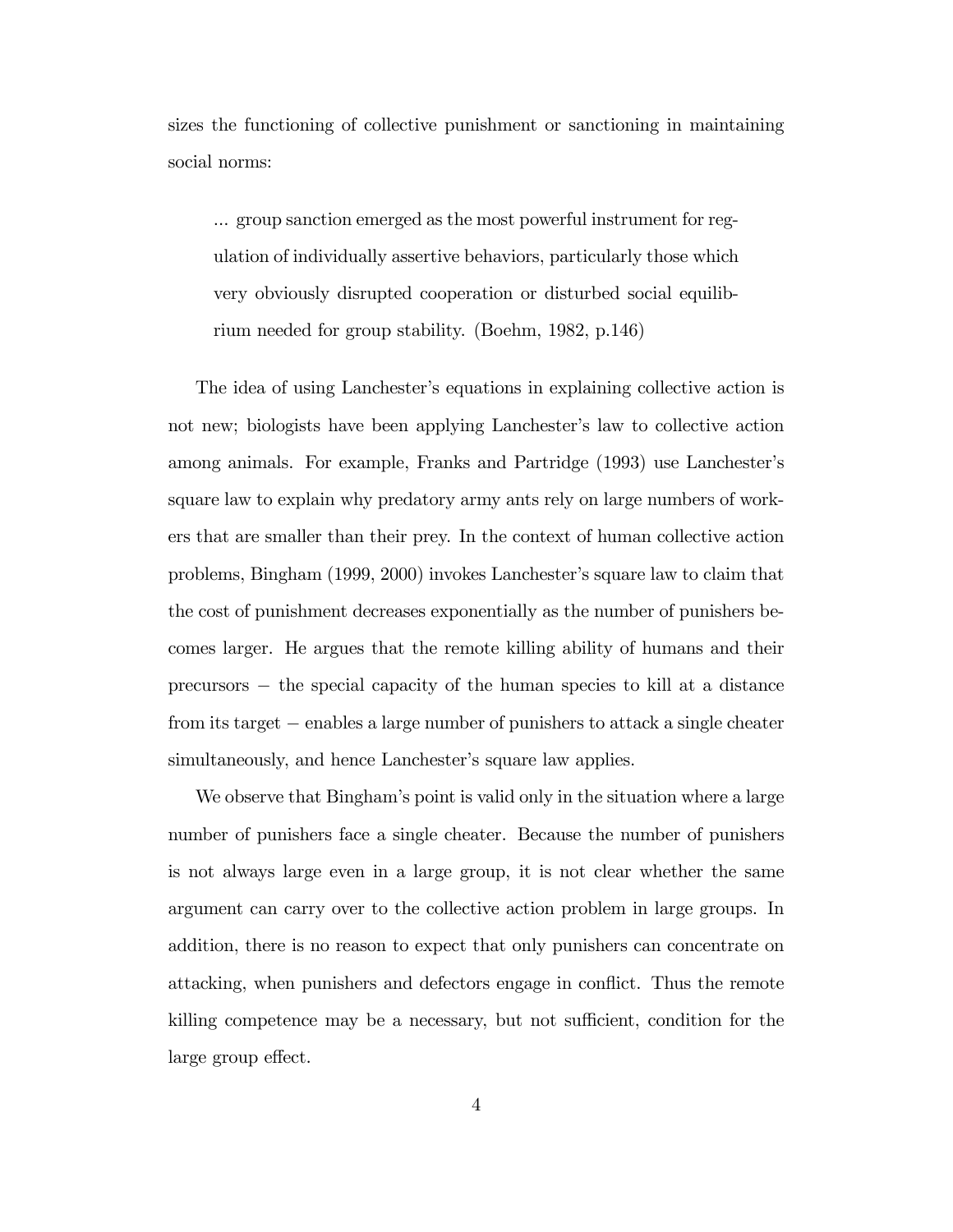In this paper we adopt the collective punishment hypothesis and develop a simple model of a public goods game with punishment. We combine the standard evolutionary model of three behavioral types – cooperator, punisher, and  $defector - with the Lanchester-type conflict between punishers and defectors$ (Bowles and Choi, 2002; Bowles and Gintis, 2004; Bingham, 1999, 2000; Panchanathan and Boyd, 2004; Sethi and Somanathan, 2006). We introduce a parameter to capture the degree of "collectivity" among punishers who engage the defectors, and study the conditions for the group size effect. We find that group size has a positive effect in supporting higher levels of cooperation. More surprisingly, we show that as long as the defector type is even *slightly* less collective than the punisher type, the large group effect prevails. Thus, we may conclude that the large group effect is quite robust, considering that the defector type, because of its behavioral disposition, would be reluctant to participate in any type of collective action. The organization of the paper is as follows. Section 2 reminds readers of Lanchester's equations and Lanchester's square law. We present the model in section 3 and discuss implications and extensions of the model in section 4.

# 2 Lanchester's Law and an Illustrating Example

Suppose that x combatants of army A engage  $y$  combatants of army B. The time evolutions of  $x, y$  are given by Lanchester's equations (Lanchester, 1916, p.20):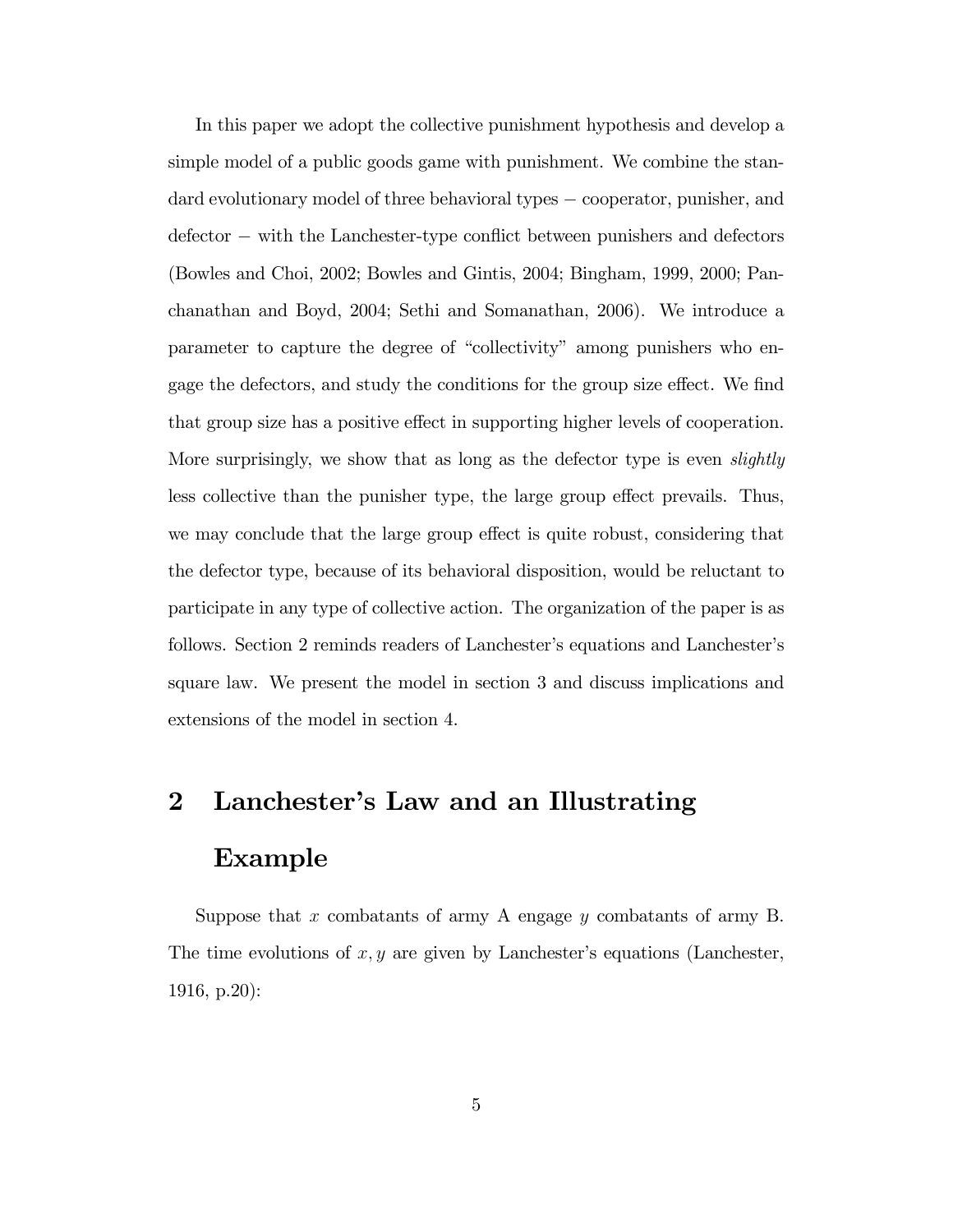$$
\frac{dx}{dt} = -\kappa y, \quad \frac{dy}{dt} = -\phi x \tag{1}
$$

where  $\kappa$  and  $\phi$  denote the fighting effectiveness of each army. Equation (1) is derived from the assumption that the number of persons knocked out per unit time is directly proportional to the numerical size of the opposing force; during each unit of time,  $\Delta t$ , the opposing force of magnitude y concentrates on the elimination of  $\Delta x$ , so  $\Delta x = y\Delta t$ . Engel (1954) and Samz (1972) verify the validity of Lanchester's equation in an actual combat situation where U.S. forces captured the island of Iwo Jima during World War II. The solution of differential equations (1) is well-described by a function,  $H(x, y)$ :

$$
H(x,y) = \frac{\phi}{2}x^2 - \frac{\kappa}{2}y^2,\tag{2}
$$

in the following sense. When we evaluate  $H(x, y)$  at the solutions of (1), its value only depends on the initial values; i.e.  $H(x(t), y(t)) = \frac{\phi}{2}(x(t))^2$  –  $\kappa$  $\frac{\kappa}{2}(y(t))^2 = \frac{\phi}{2}$  $rac{\phi}{2}x_0^2 - \frac{\kappa}{2}$  $\frac{\kappa}{2}y_0^2$  for all  $t > 0$ . Using this relation we can construct time paths of all solutions starting from various initial values (see figure 1).

We suppose that one army wins a battle if the other army vanishes first; i.e. army A wins the battle at time T, if  $\phi(x(T))^2 > \kappa(y(T))^2$ , or equivalently  $\phi x_0^2 > \kappa y_0^2$  where  $x_0$  and  $y_0$  are initial values for x and y. So, the result of battles depends on the squares of the initial numbers of armies, which is called Lanchester's square law. Similarly, if army B divides evenly and, accordingly, army A engages twice with half  $\left(\frac{y_0}{2}\right)$  $\frac{\sqrt{2}}{2}$  of the original army B, army A wins both battles if  $\phi x_0^2 - \kappa \left(\frac{y_0}{2}\right)$  $\left(\frac{y_0}{2}\right)^2 > \kappa \left(\frac{y_0}{2}\right)$  $\left(\frac{y_0}{2}\right)^2$ , where the left-hand side represents the square of the remaining combatants in army A after the first engagement. In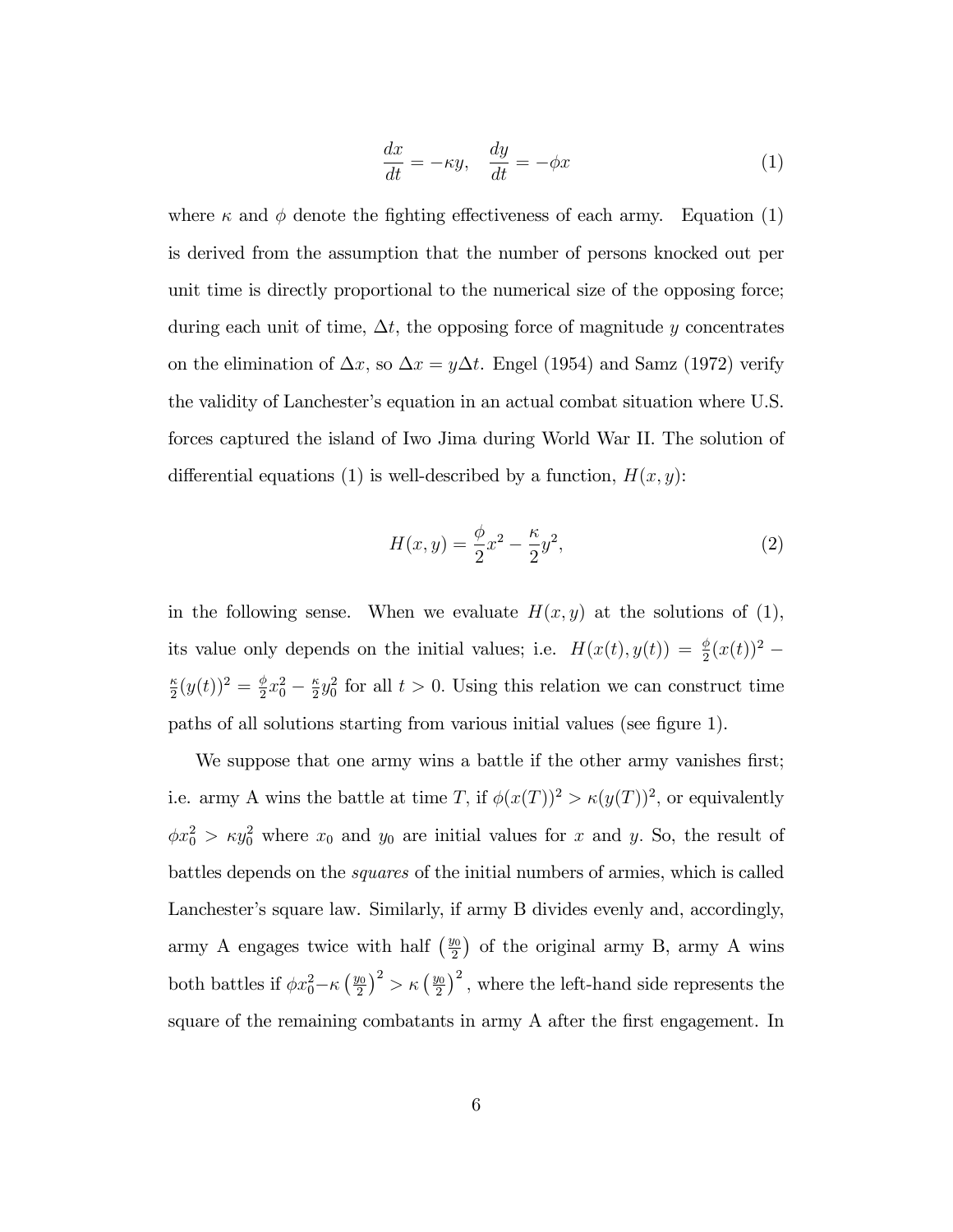

Figure 1: Solution curves for Lanchester's equation. Each line corresponds to each solution of Lanchester's equation. If the system starts from  $a$ , it will reach  $b$ , so army B defeats army A. By constrast, the system, starting from  $c$ , predicts the winning of army A. We set  $\phi = \kappa = 1$ .

general when army  $B$  is divided by  $n$  we obtain the following rule:

$$
\phi x_0^2 > \kappa \frac{y_0^2}{n} \tag{3}
$$

Now consider a population which consists of defectors, punishers, and possibly cooperators. For concreteness, suppose that 50% of the population are  $d$  defectors and suppose that a punishment process  $-\theta$  where the punishers eliminate defectors and defectors counteract  $-$  is described by Lanchester's equations with  $\phi = \kappa$ . We assume that the defectors behave individually, so the divisor in the left side of (3), n, equals  $y_0$ . Then equation (3) is reduced to  $x_0 > \sqrt{y_0}$ . First consider the case in which the population size is 20. Since 50% of the population (10 individuals) are defectors, we need 4 punishers to eliminate the defectors  $(4 > 3.1328 \approx \sqrt{10})$ . However, if the size of the population is 200, only 11 punishers are enough for 100 defectors  $(11 > 10 \approx \sqrt{100})$ . In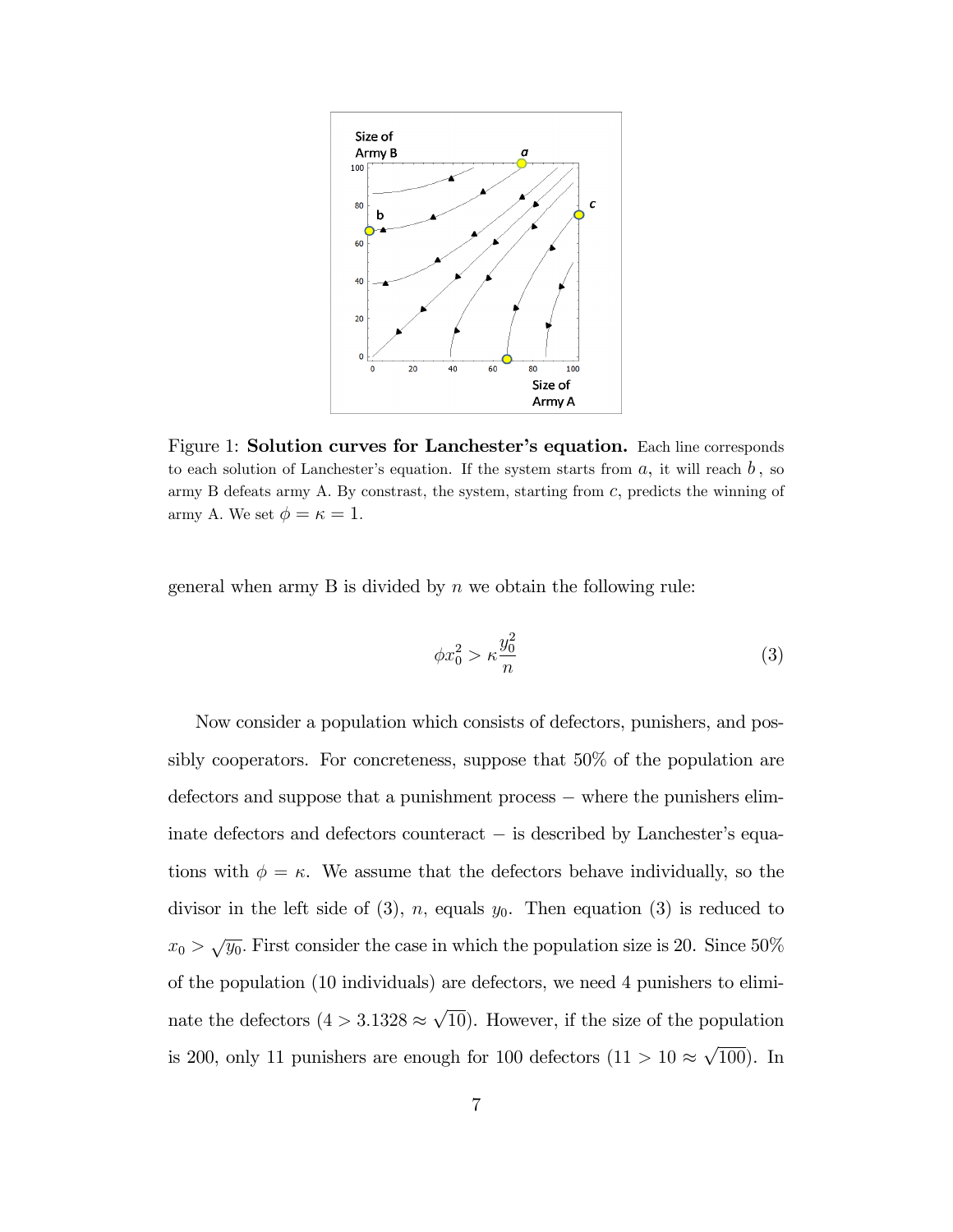other words, when the group size is 20, about 15% of the population must be punishers in order to get rid of the defectors, whereas in a group of size 200, about 5% of the population will be enough.

## 3 Model and Analyses

#### 3.1 Model

Consider a population of size n playing a public goods game. We suppose that each member in the population can choose to be one of three types: cooperator, punisher, or defector. Punishers (P) contribute to the public project and punish defectors, defectors (D) do not contribute to the public goods, and finally, cooperators  $(C)$  do not punish, but only contribute to the public project. A member chooses types taking account of the effect of this choice on the costs he incurs because of ensuing conflicts, which we call a punishment process. In the punishment process, punishers and defectors have a series of engagements described by Lanchester's equations. With the notation  $E_i = 1$ if *i* contributes and  $E_i = 0$  otherwise, member *i*'s expected payoffs of each type (or evaluation of utility upon adopting each type) reads

$$
\pi(P) = \frac{b}{n} \sum_{j} E_j - c - d \Pr(I_P)
$$
\n(4)

$$
\pi(D) = \frac{b}{n} \sum_{j \neq i} E_j - s \Pr(I_D) \tag{5}
$$

$$
\pi(C) = \frac{b}{n} \sum_{j} E_j - c \tag{6}
$$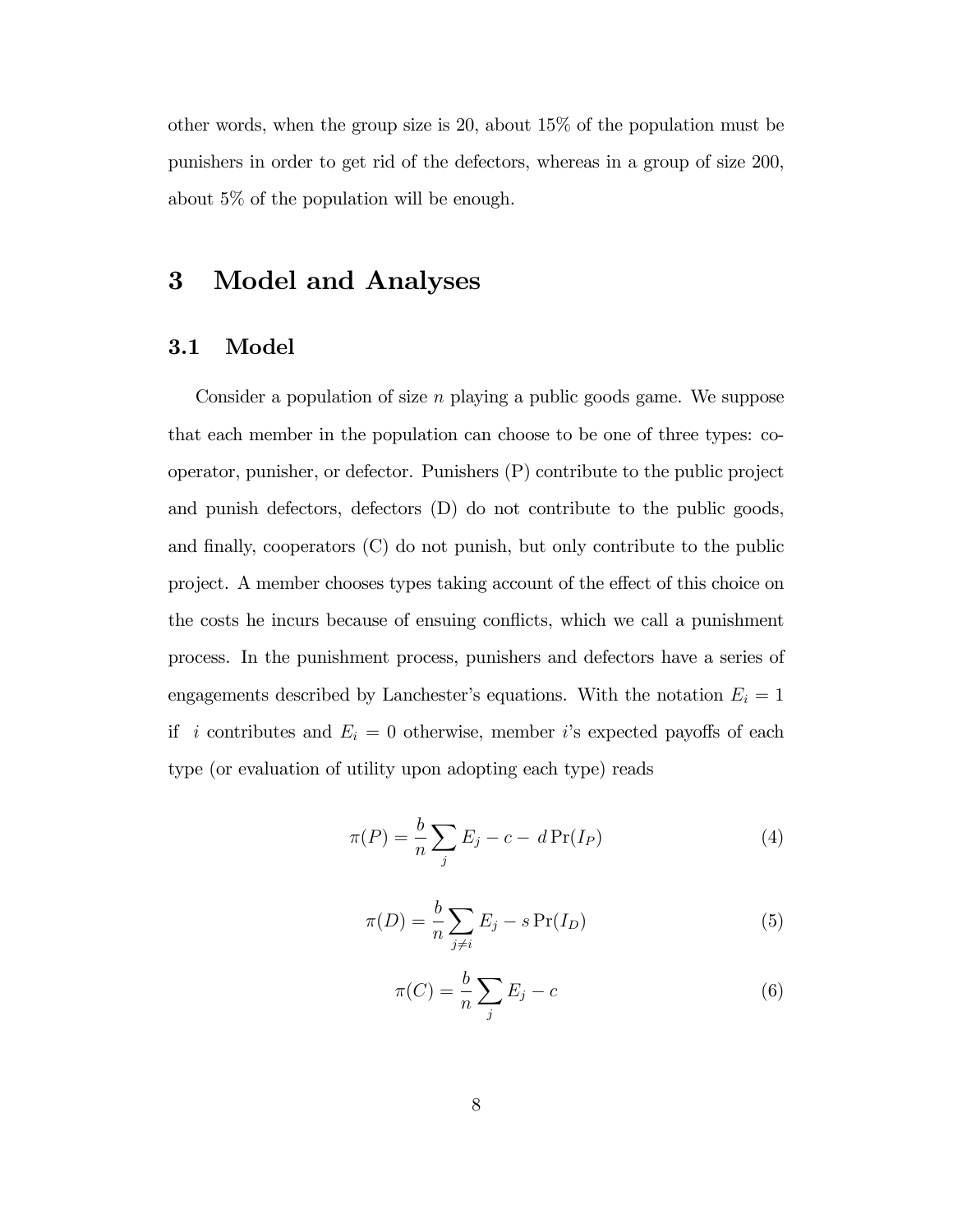where b denotes a benefit from the public project and c is the cost of contribution. We assume that  $c < b < nc$ , so in the absence of punishment it is socially optimal for all members to contribute, while none of them have enough material motivation to do so. The term  $Pr(I_P)$ , which we will specify precisely later, represents the probability with which punisher  $i$  would be injured or hurt during the punishment process; if this happens he pays the cost d. Similarly, defector *i* needs to pay *s* with the probability  $Pr(I_D)$  the probability of the defector being injured. We assume that  $s > c$ , so the cost that the defector pays in case of being injured for example the cost of recovery from injury or foregone income from the exclusion of productive activities because of injury  $\overline{\phantom{a}}$  is greater than the per-period contribution cost. Note that when  $d = s = 0$ , no punishment takes place and payoffs replicate the  $n$ -prisoner dilemma.

Though we use the language of public goods problems, we observe that this setting can be readily extended to the situation of political collective actions (Tullock, 1971; DeNardo, 1985; Epstein, 2002). In the context of revolutionary activities to overthrow a corrupt and oppressive government, this setting models an individualís choice from among three activities: join the revolutionaries (punisher), join the forces of repression (defector), or remain inactive (cooperator). With these name changes  $(4)$  $\sim$ (6) reproduce a similar specification of expected payoffs that Tullock  $(1971)$  used in his study of the "paradox of revolution".

We proceed to specify terms  $Pr(I_P)$  and  $Pr(I_C)$  using Lanchester's theory. First we introduce a parameter  $\rho$  to describe the degree of "collectivity" of the defectors in the punishment process: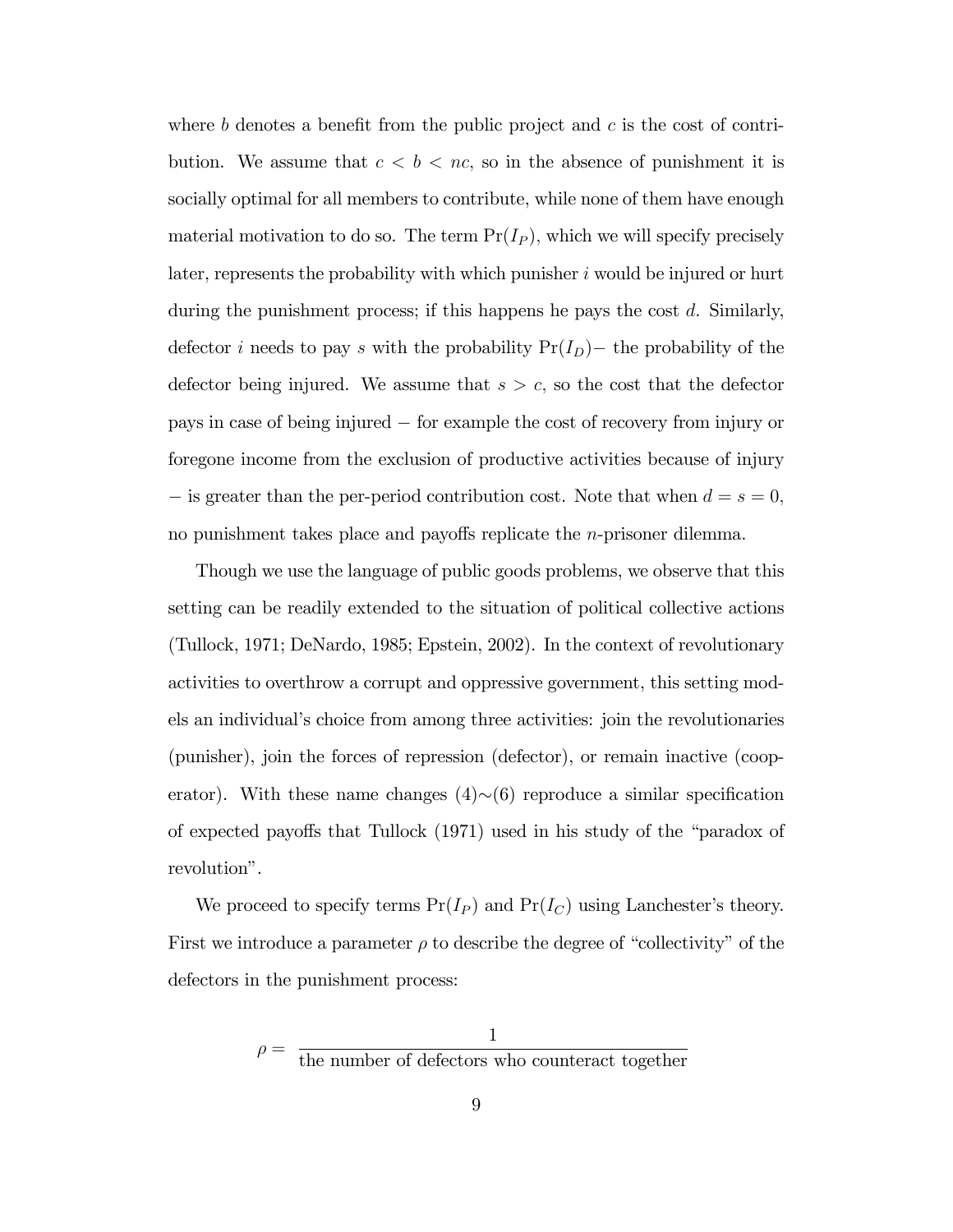Figure 2 illustrates this parameter schematically.

![](_page_11_Figure_1.jpeg)

Figure 2: Defectors' tendency to act "collectively" in the punishment. 1  $\frac{1}{\rho}$  represents the number of defectors who act together in the punishment process. When  $\stackrel{\sim}{\rho} = 1$  all defectors behave individually in the punishing process and as  $\rho \to 0$  defectors behave more collectively.

For instance, when the number of punishers and the defectors are x and  $y = 2021$  and  $\rho = 1/1000$ , from a similar calculation the condition for the punishers to defeat "the army" of defectors is as follows:

$$
x^{2} \ge 2 \times (1000)^{2} + 21^{2} = [0.001 \times 2021] \times (\frac{1}{0.001})^{2} + (2021 - 2000)^{2}
$$

where [x] denotes the integer part of x. The first term,  $2 \times (1000)^2$ , indicates that the army of punishers faces 1000 defectors twice and then competes with the remaining 21 defectors. Thus in general we have the following condition for the punishers to annihilate all defectors:

$$
\phi x^2 \ge \kappa[\rho y] \left(\frac{1}{\rho}\right)^2 + \kappa (y - [\rho y] \frac{1}{\rho})^2 \tag{7}
$$

where  $\rho > 0$ . Since a type is more likely to be injured or knocked out if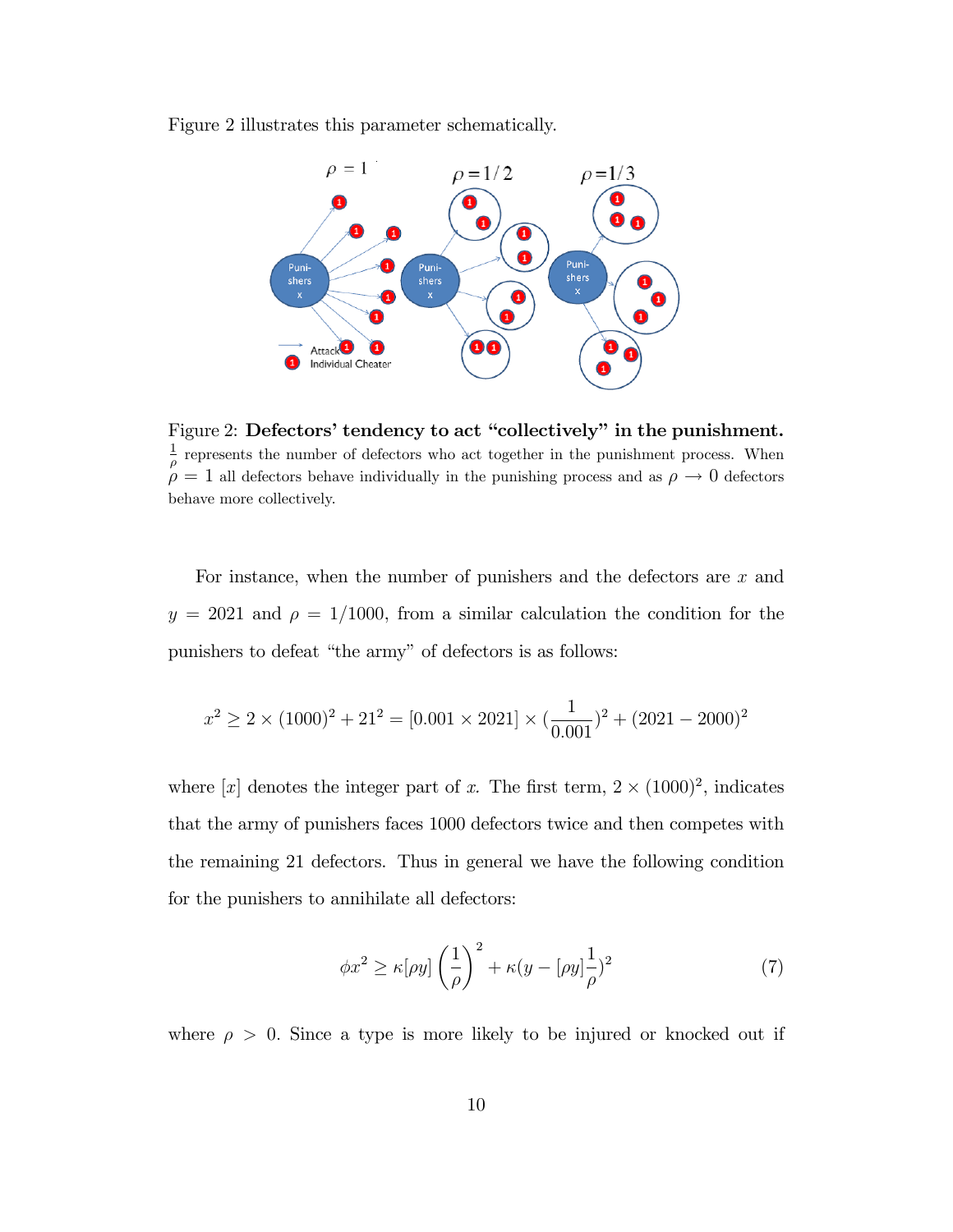the result of the punishment process is close to the defeat of that type, we suppose that  $Pr(I_D)$  and  $Pr(I_P)$  monotonically depends on (7). In particular, we suppose that

$$
\Pr(I_D) = F(\phi x^2 - \kappa[\rho y] \left(\frac{1}{\rho}\right)^2 - \kappa(y - [\rho y] \frac{1}{\rho})^2)
$$
  

$$
\Pr(I_P) = 1 - F(\phi x^2 - \kappa[\rho y] \left(\frac{1}{\rho}\right)^2 - \kappa(y - [\rho y] \frac{1}{\rho})^2)
$$

where  $F(t)$  increasing, lim  $t{\rightarrow}\infty$  $F(t) = 1$ , lim  $t \rightarrow -\infty$  $F(t) = 0$ . For example,  $F(t) =$  $\mathbf{1}_{[0,\infty)}(t), \, \text{or} \, F(t) = 1 \, \, \text{if} \, \, t \geq 0 \, , \, = \exp(\beta t) \, \, \text{if} \, \, t < 0.$ 

#### 3.2 Static Analysis

Using the model we have developed, we ask two questions: 1. How does an increase in group size change  $\pi_P, \pi_D,$  and  $\pi_C$  at a given time? 2. How does an increase in group size affect, at equilibrium, the proportion of each type in the population when individuals update their types? The first question addresses the static characterization of the model, while the second one concerns equilibrium states in the dynamics of the model. Of course, these two are closely related as the standard result in game theory suggests  $-$  for instance, the strict Nash equilibrium in the underlying game is an evolutionarily stable strategy, and hence the asymptotically stable state in the replicator dynamics (See Weibull, 1995). Concerning the Örst question, we have proposition 1.

**Proposition 1** Suppose that  $\alpha = \frac{x}{n}$  $\frac{x}{n}, \beta = \frac{y}{n}$  $\frac{y}{n}$ , and  $s > c$ . Then for all  $\rho > 0$ ,  $\alpha > 0, \beta > 0$ ,  $\lim_{n \to \infty} (\pi_P - \pi_D) > 0$  and  $\lim_{n \to \infty} (\pi_C - \pi_D) > 0$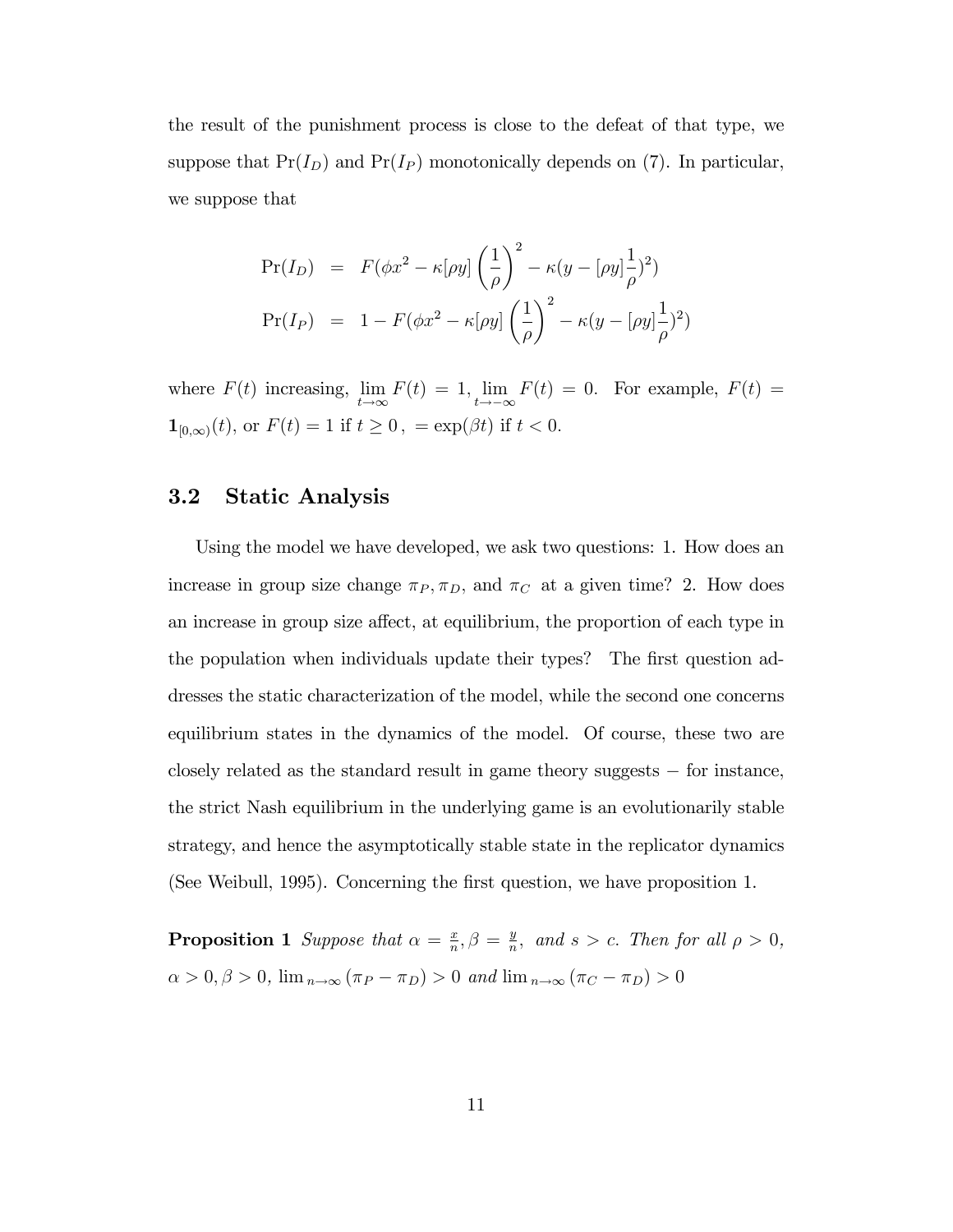**Proof.** From the definition of  $Pr(I_D)$  we have

$$
\Pr(I_D) = F(\phi \alpha^2 n^2 - \kappa [\rho \beta n] \left(\frac{1}{\rho}\right)^2 - \kappa (n\beta - [\rho n\beta] \frac{1}{\rho})^2)
$$
  

$$
\to 1 \text{ as } n \to \infty
$$

since 
$$
\left| -\kappa (n\beta - \left[ \rho n \beta \right]_{\rho}^{1})^{2} \right| = \frac{\kappa}{\rho^{2}} \left| (\rho n\beta - \left[ \rho n \beta \right] )^{2} \right| \leq \frac{\kappa}{\rho^{2}}.
$$
 Then  $\pi_{C} - \pi_{D} \geq \pi_{P} - \pi_{D} \to -c + s > 0.$ 

Since  $\pi_C > \pi_D$ , whenever  $\pi_P > \pi_D$  holds, playing D is strictly dominated by both strategies  $C$  and  $P$ . Figure 3 below characterizes the combinations of the population proportion  $(\alpha, \beta, 1 - \alpha - \beta)$  which support  $\pi_P > \pi_D$ .

![](_page_13_Figure_4.jpeg)

Figure 3: The fractions of population which support punishment. Each point in the triangles uniquely corresponds to one population state, composed of fractions of each type, through the Bary centric coordinate. For example, the point located on the left bottom vertex corresponds to a population state in which all individuals choose the defector type. The points in the shaded area are population states which ensure  $\Pr(I_P) = 1$ , so  $\pi_P - \pi_D > 0$ , so in the shaded region playing defector is strictly dominated.  $\rho = 0.5, \kappa = \phi, F(t) = 1_{[0,\infty)}$  are used.

In each panel of figure 3 the shaded regions show the population state where playing defector is strictly dominated by punishers, and hence by cooperators. In contrast, when x, y belong to the unshaded regions, we have  $Pr(I_P) \approx 1$ ,  $Pr(I_D) \approx 0$ , so  $\pi_D > \pi_P$  and  $\pi_D > \pi_C$  and playing defector is individually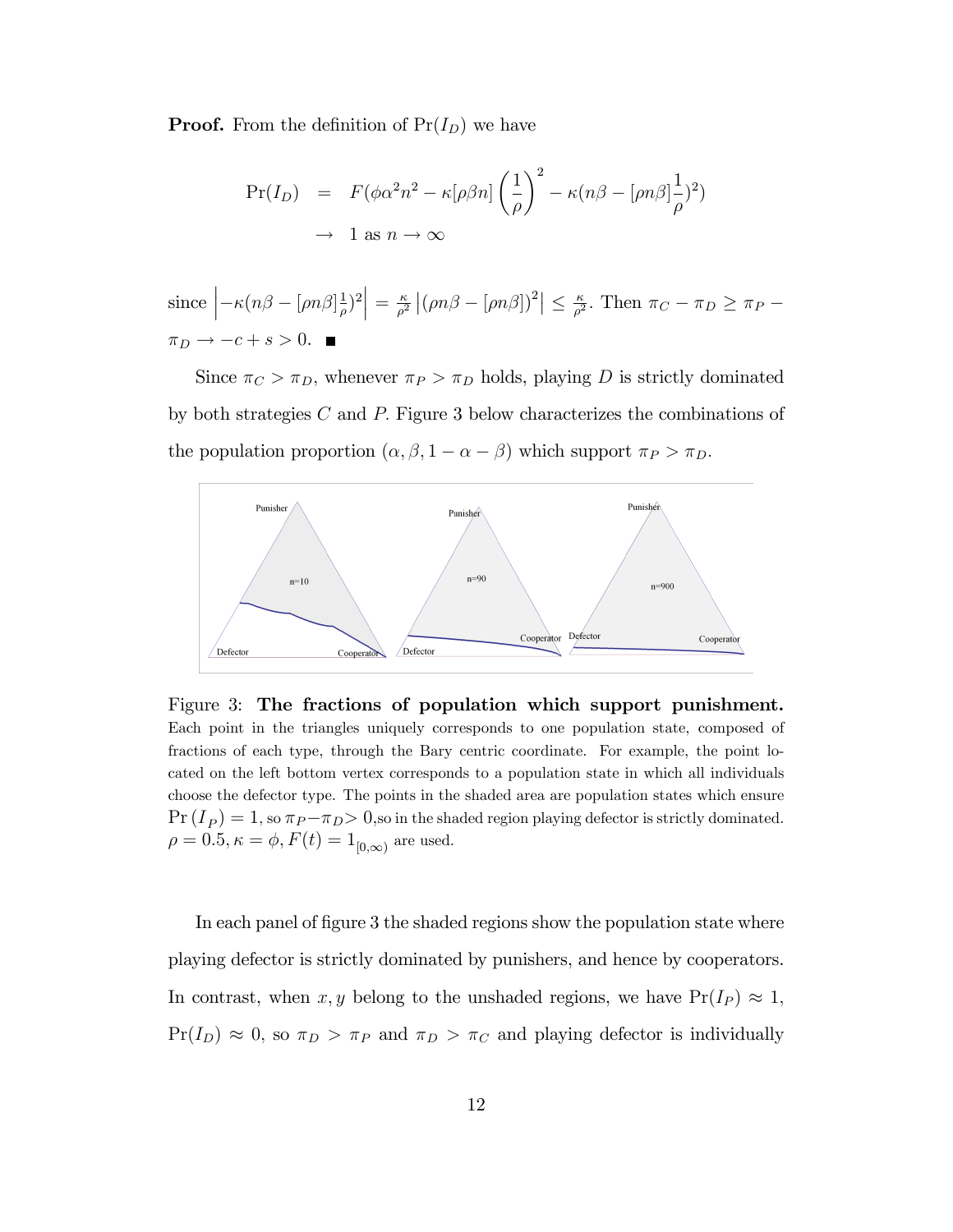rational. When the size of the group increases, the shaded region enlarges; being defector becomes less favorable. In addition, because of these features of the payoffs we may regard the shaded regions, in a suitable dynamic process, as basins of attraction for some equilibrium supporting cooperation; unshaded regions may correspond to the basins of attraction for an all-defectors equilibrium. The static analysis of the payoff structures and the basins of attraction strongly suggests that cooperation would be supported in the long run.

#### 3.3 Dynamic Analysis

We consider a state space  $\Xi_n = \{(x, y, z) \in \mathbb{R}^3 | x + y + z = n\}$ , which describes the numbers of punishers, defectors, and cooperators. Given that the state at the end of period of t is  $(x, y, z)$ , we write  $\pi_k(x, y) := \pi_k$ , for  $k = P, D, C$  to emphasize the dependence of payoffs on x, y. During the period  $t+1$ 

D1 A proportion of individuals is drawn from the population at random.

**D2** With probability  $(1 - \epsilon)$  for  $\epsilon \in (0, 1)$ , the drawn individuals choose types according to the following switching rule:

type *i* switch to type *j* if 
$$
j \in \arg \max_{k} \pi_k(x, y)
$$

Whenever target strategies are more than one, an individual is assumed to choose one randomly.

**D3** With probability  $\epsilon$ , individuals choose types randomly and the system moves into the next period.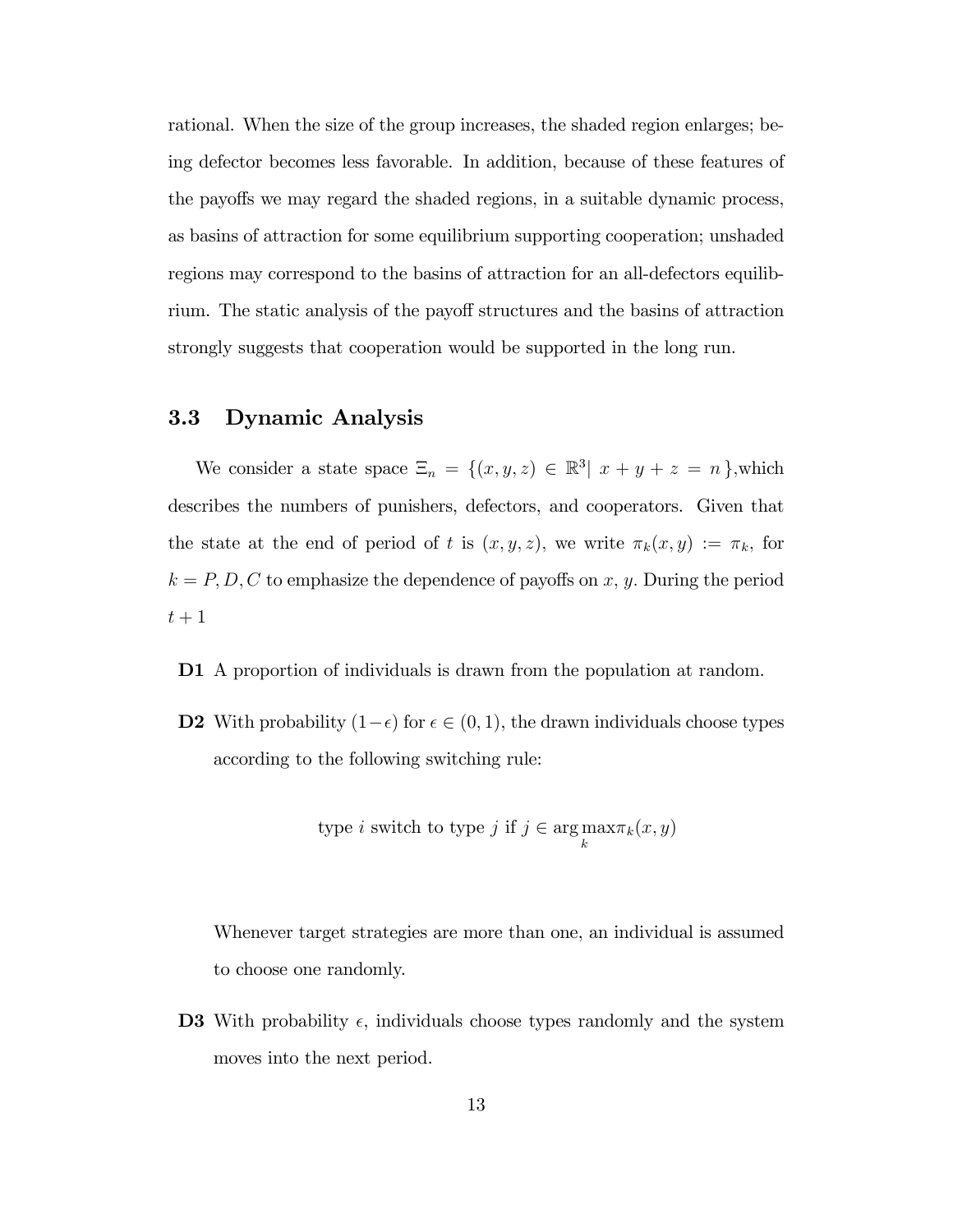D2 is called a best response update (Kandori et al., 1993; Young, 1998) and the specification of stochastic dynamics follows Young (1998) except for D1. Instead of drawing one individual as Young (1998) does, we draw a proportion of individuals. If we draw one individual at each period, the convergence speed of the system to an equilibrium may slow down as  $n$  increases, so some positive level of punishing and cooperating behaviors may persist simply due to the sampling method. Since we wish to control this artifact and single out the large group effect from the irrelevant aspects of the modeling, we allow a proportion of individuals to update their strategies. In D3, we allow for the possibility of idiosyncratic behavior such as mistakes by individuals in choosing their best response strategies following the standard evolutionary model (Kandori et al., 1993; Young, 1998).

Since the independent randomness, which arises each period both by D1 and D3, accumulates in the system through time, the process follows a Markov chain and the standard limit theorem for finite state Markov processes applies. In particular, D3 makes the chain irreducible and aperiodic, so we have a unique invariant distribution  $\mu$ . Since we are interested in the long run equilibrium value of population fractions, playing cooperators, punishers, and defectors, we estimate lim  $t{\rightarrow}\infty$  $E(X_t)$ , lim  $t{\rightarrow}\infty$  $E(Y_t)$ , and lim  $t{\rightarrow}\infty$  $E(Z_t)$  using a Monte Carlo simulation (Madras, 2002). As we do not know an invariant distribution we take the all-defectors state as an initial state, which is the least likely state to support a high level of cooperation in the long run. Figure 4 depicts trajectories of the states of the system. In the first panel, where the size of the population is relatively small, the population state starting from all defectors stays close to the all-defectors equilibrium. This may capture the situation in which all individuals are trapped in the basin of attraction of the all-defectors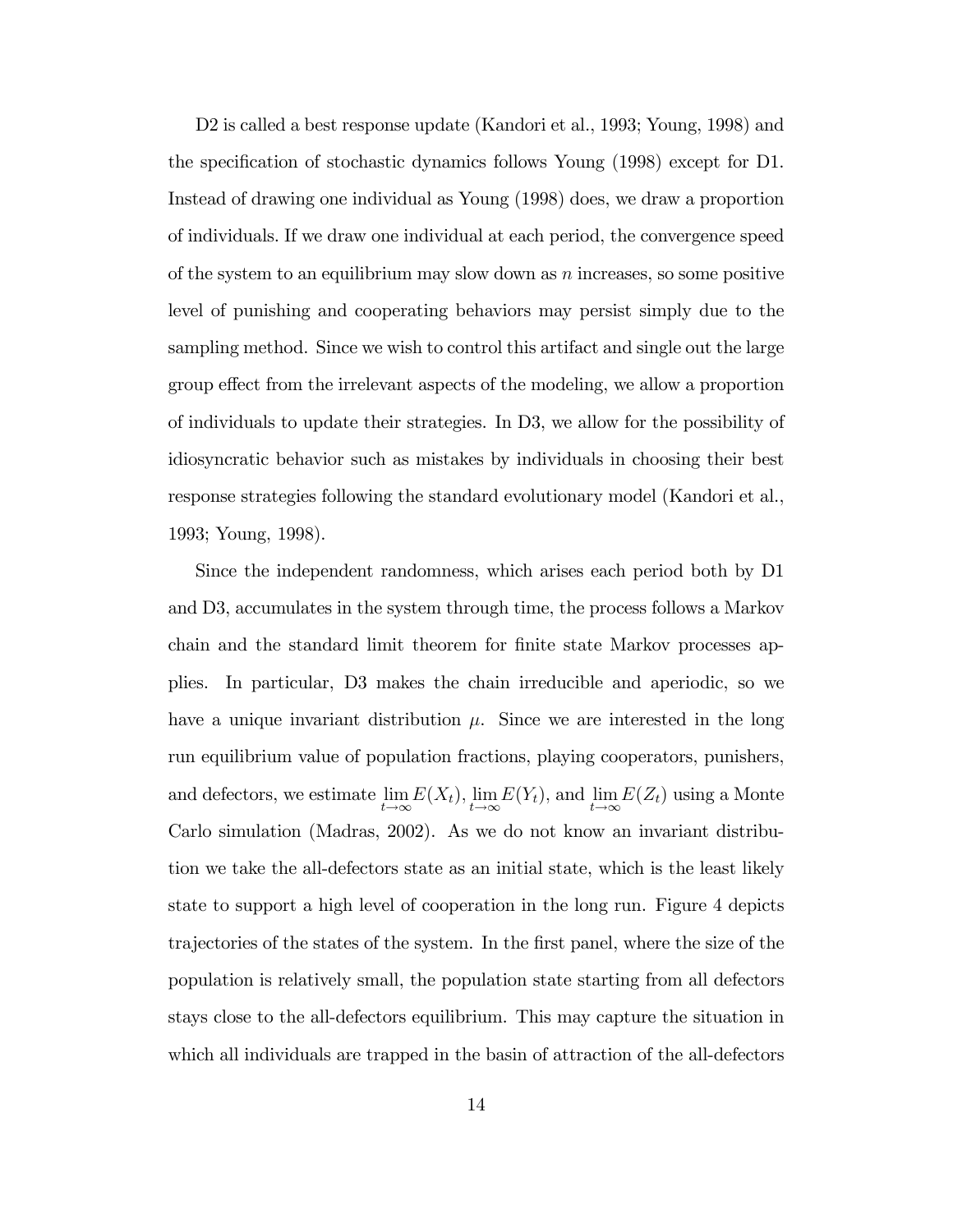![](_page_16_Figure_0.jpeg)

Figure 4: The fractions of population in each period. Each point is each state in the simulation. The initial values of states are taken as  $\alpha = 0, \beta = 1$ ,  $\gamma = 0.$  10% of population are drawn at each period. Other parameters used are  $\kappa = 1, \phi = 1, \rho = 0.5, \epsilon = 0.1, \beta = 10, c = 2, d = 3, s = 3, T = 10000.$ 

equilibrium in figure 3. The second panel shows that as the basin of attraction for the all-defectors equilibrium shrinks, the system manages to escape from this equilibrium and reach the state with higher levels of cooperation. The estimates in table 1 corroborate the large group effect more precisely. As the size of the population grows, it becomes easier to prevent the proliferation of defectors with a smaller fraction of punishers.

|          |                                              | $n=90$                        |                                                                  |                                                    | $n = 900$                                                               |                 |
|----------|----------------------------------------------|-------------------------------|------------------------------------------------------------------|----------------------------------------------------|-------------------------------------------------------------------------|-----------------|
|          |                                              |                               | Punisher Defector Cooperator Punisher Defector Cooperator        |                                                    |                                                                         |                 |
| fraction |                                              | $0.03362$ $0.93242$ $0.03395$ |                                                                  |                                                    | $\begin{array}{ c c c } \hline 0.48231 & 0.033359 \ \hline \end{array}$ | $\, 0.484325\,$ |
|          | 95\% Conf.   [0.031855   0.929807   0.032531 |                               |                                                                  | $\begin{bmatrix} 0.480872 & 0.03275 \end{bmatrix}$ |                                                                         | [0.48274]       |
| Interval |                                              |                               | $[0.0353861]$ $[0.935051]$ $[0.035368]$ $[0.48376]$ $[0.033960]$ |                                                    |                                                                         | 0.48591         |

Table 1: Estimates of mean fractions of population. Estimates of the mean fractions of population and 95% confidence intervals. To estimate the mean fractions and construct the confidence intervals, we follow the batch means method (See Madras, 2002) and choose 25 batches. Also to avoid the initialization bias the first five batches have been dropped. The parameters used are the same as in figure 2.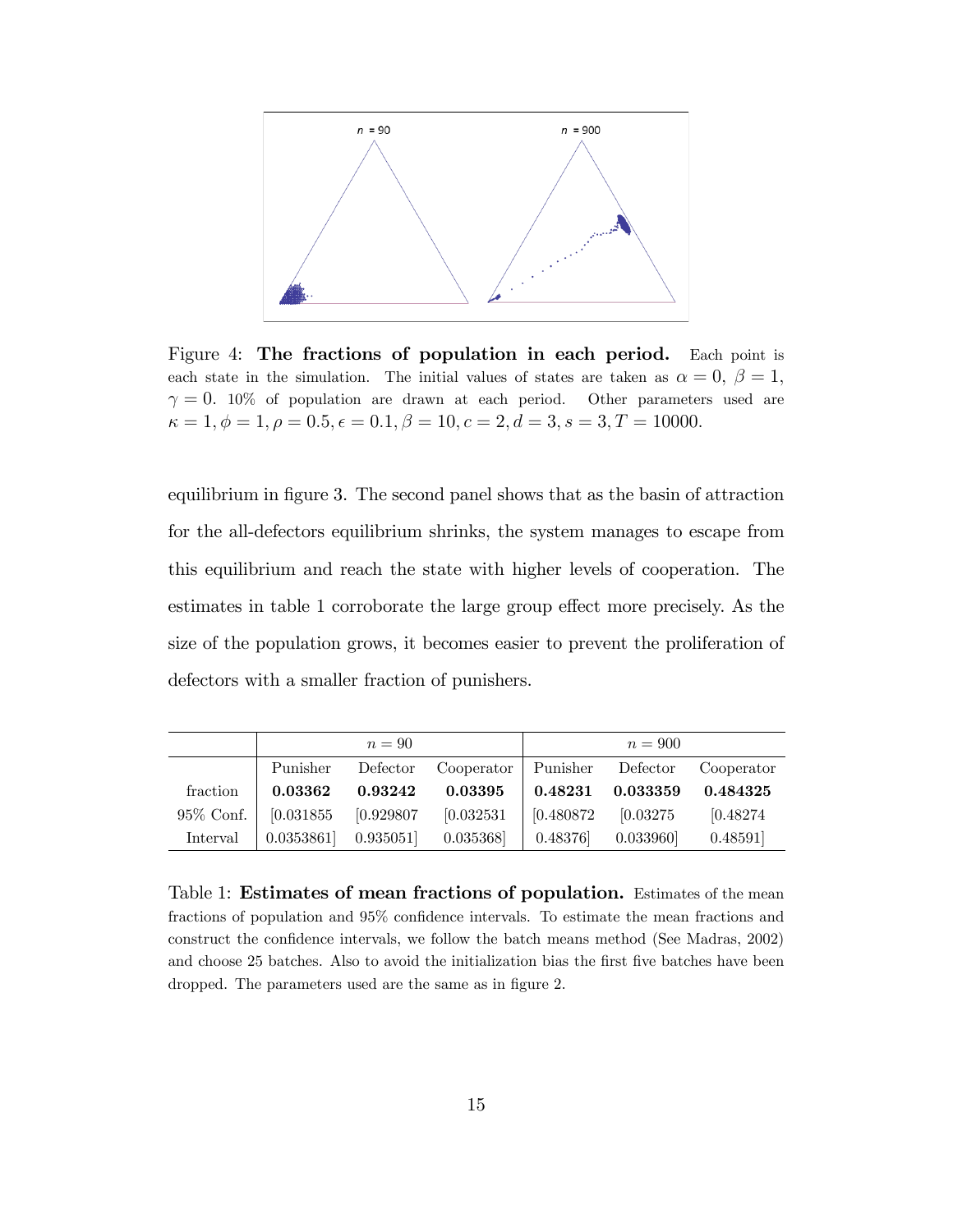### 4 Discussion

We note two features of the model. When  $\rho \to 0$ , the above argument fails to hold in the limit. This is because if  $\rho \to 0$ , meaning the defectors behave as collectively as the punishers do, the punisher cannot exploit Lanchester's law. However, proposition 1 does hold for all  $\rho > 0$ . As long as  $\rho$  remains positive (even if  $\rho$  is very close to 0) or the defector tends to behave less collectively, the punisher will always enjoy large group advantages. In addition, the result does not depend on the magnitude of d. This means that, however high the cost of punishment is, an increase in group size is always favors punishers and cooperators. This fact suggests that the second-order free rider problem can be reduced by the size of the group (Panchanathan and Boyd, 2004).

We have shown that if the punishment process is well described by Lanchester's equations, larger groups may favor cooperation. Of course this argument does not assert that larger groups are always successful in collective action; larger groups may have other disadvantages – for instance, higher coordination costs and information costs. However, by providing one instance of large-group advantages we verify that the Olsonian view of collective action and group size does not always provide a correct answer. Moreover, an appropriately modified theory, for instance one incorporating coordination costs, would provide better understanding of interesting questions of group and collective action such as the determination of the optimal size of a group.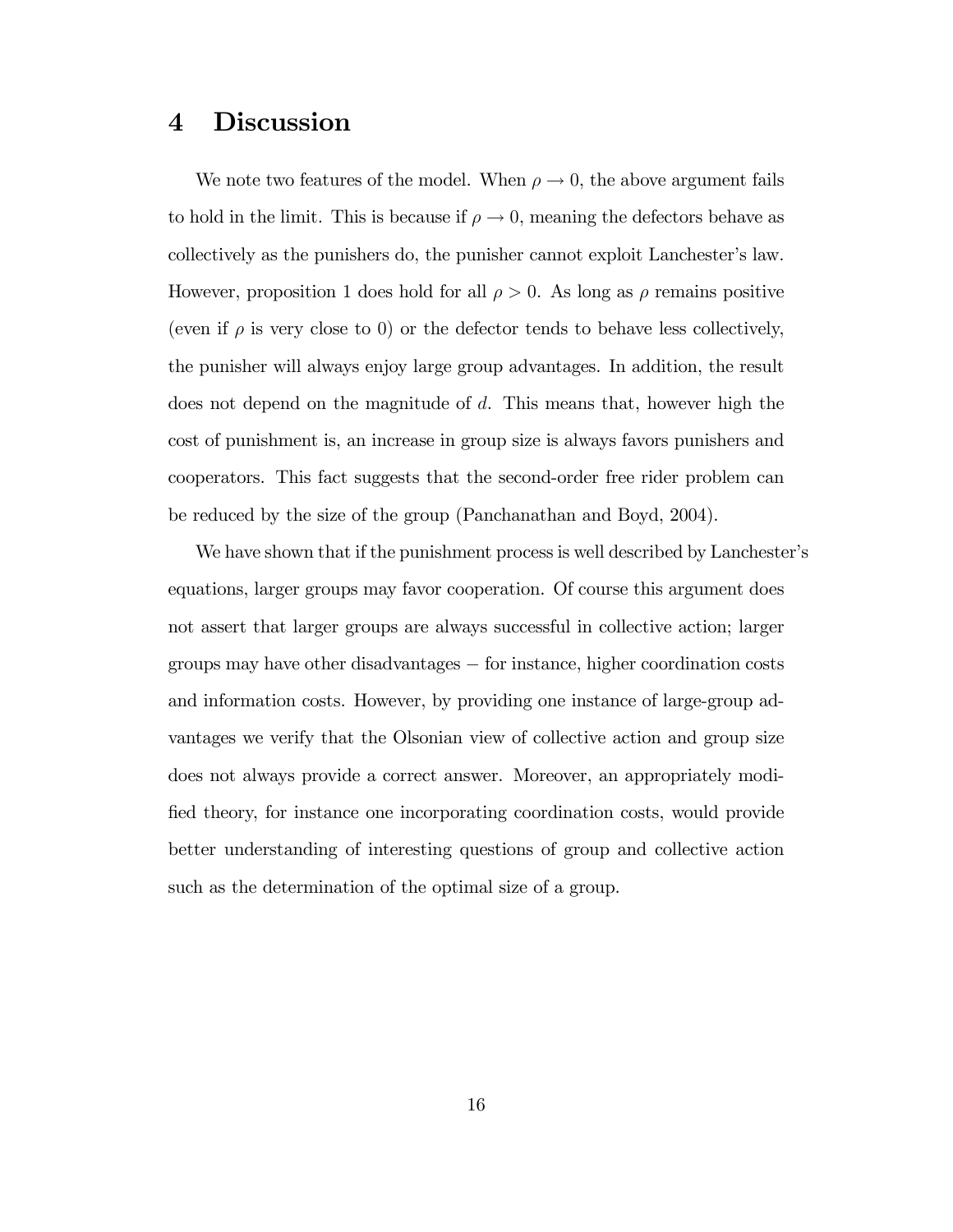## References

- Agrawal, A. and S. Goyal (2001). Group size and collective action: Third party monitoring in common-pool resources. Comparative Political Studies  $34,63$ 93.
- Bagnoli, M. and M. McKee (1991). Voluntary contribution games: Efficient private provision of public goods. *Economic Inquiry 29*,  $351-366$ .
- Bingham, P. (1999). Human uniqueness: A general theory. Quarterly Review of Biology  $74(2)$ , 133-169.
- Bingham, P. (2000). Human evolution and human history: A complete history. Evolutionary Anthropology  $9(6)$ , 248–257.
- Boehm, C. (1982). The evolutionary development of morality as an effect of dominance behavior and conflict interference. Journal of Social and Biological Structures  $5, 413-421$ .
- Bowles, S. and J.-K. Choi (2002). The first property rights revolution. Santa Fe Institute Working Paper 02-11-061.
- Bowles, S. and H. Gintis (2004). The evolution of strong reciprocity: Cooperation in heterogeneous populations. Theoretical Population Biology 65,  $17 - 28$ .
- Carpenter, J. P. (2007). Punishing free-riders: How group size affects mutual monitoring and the provision of public good. Games and Economics Behavior 60, 31–51.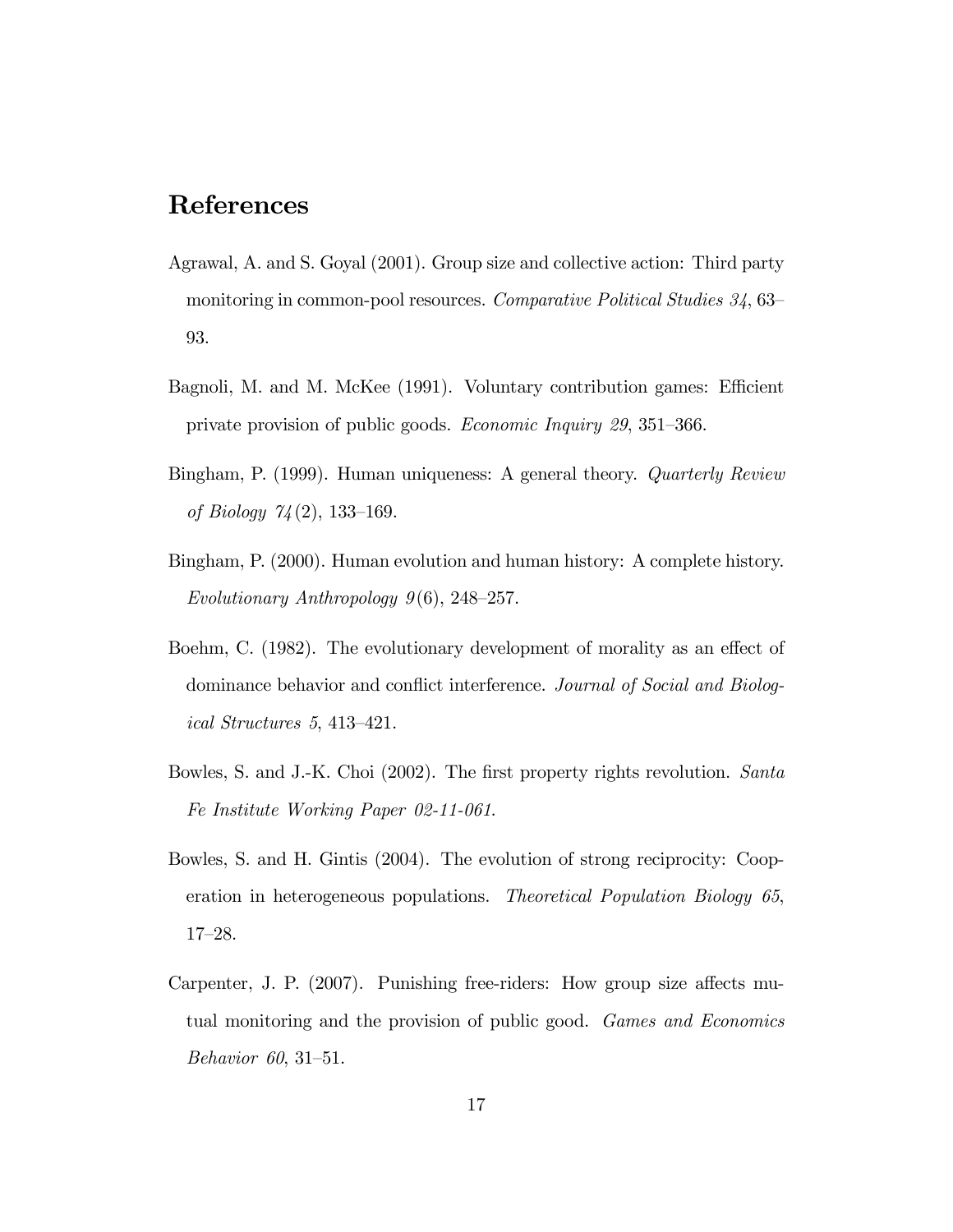- Chamberlin, J. (1974). Provision of collective goods as a function of group size. American Political Science Review 68, 707-716.
- DeNardo, J. (1985). Power in Numbers: The Political Srategy of Protest and Rebellion. Princeton: Princeton Univ. Press.
- Engel, J. H. (1954). A verification of lanchester's law. *Journal of the Opera*tional Research 2,  $163-171$ .
- Epstein, J. M. (2002). Modeling civil violence:an agent-based computational approach. Proceedings of the National Academy of Sciences  $99(3)$ , 7243– 7250.
- Esteban, J. and D. Ray (1999). Conflict and distribution. *Journal of Economic* Theory 87, 379–415.
- Esteban, J. and D. Ray (2001). Collective action and the group size paradox. American Political Science Review  $95(3)$ , 663–672.
- Franks, N. R. and L. W. Partridge (1993). Lanchester battles and the evolution of combat in ants. Animal Behavior  $45, 197-199$ .
- Hann, M. and P. Koorema (2002). Free riding and provision of candy bars. Journal of Public Economics 83, 277-291.
- Isaac, R. M. and J. M. Walker (1988). Group size effects in public goods provision: the volutary contributions mechanism. Quartely Journal of Economics 103, 179-199.
- Isaac, R. M., J. M. Walker, and A. Williams (1994). Group size and the volutary provision of public goods - experimental evidence utilizing large group. Journal of Public Economics  $54$ , 1–36.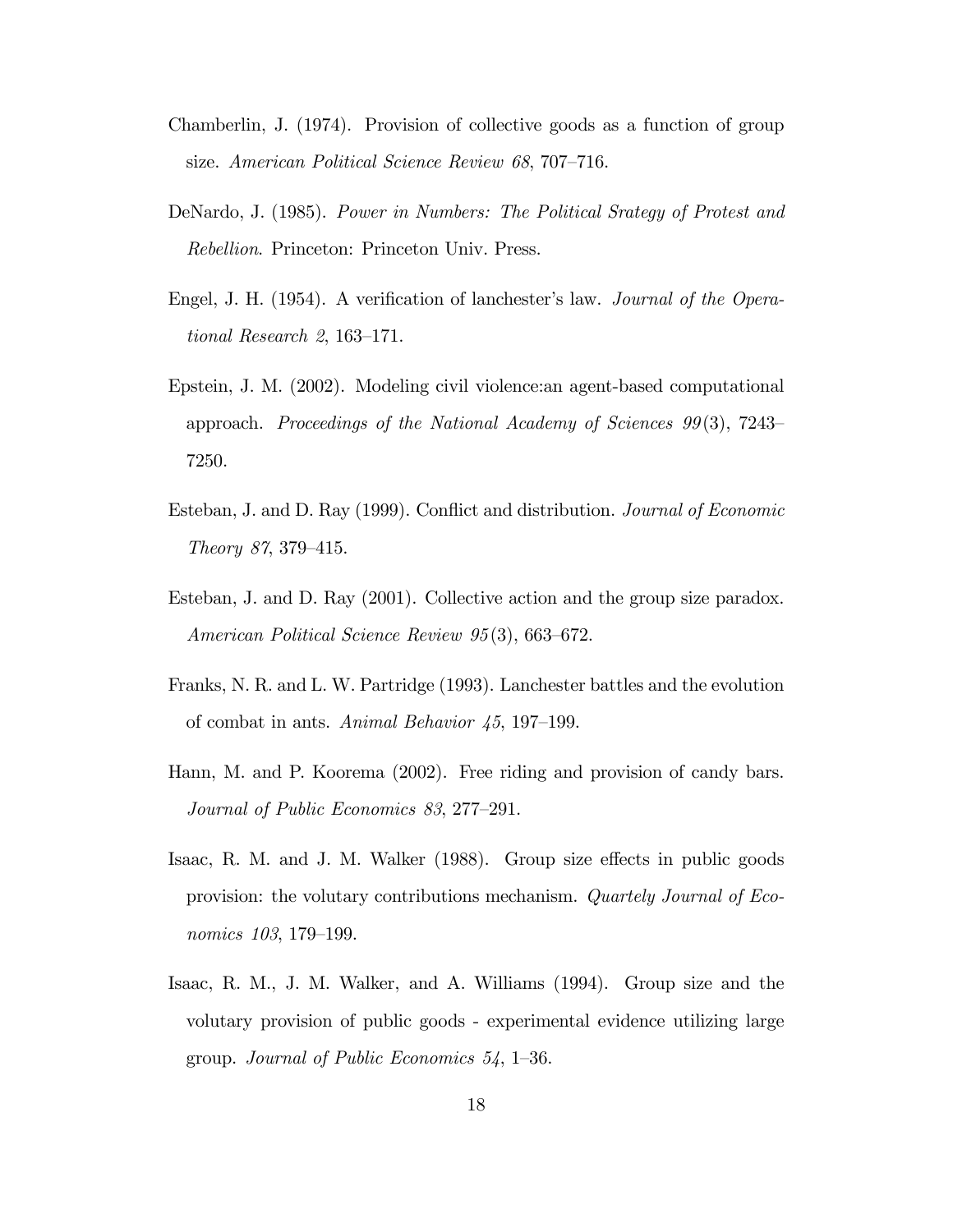- Kandori, M., G. J. Mailath, and R. Rob (1993). Learning, mutation, and long run equilibria in games. *Econometrica*  $61(1)$ , 29–56.
- Lanchester, F. (1916). Aircraft in Warfare. New York: D. Appleton and Company.
- Madras, N. (2002). Lectures on Monte Carlo Methods. American Mathematical Society.
- Marwell, G. and O. Pamela (1993). The Critical Mass in Collective Action: A Micro-Social Theory. Cambridge: Cambridge Univ. Press.
- McGuire, M. (1974). Group size, group homogeneity and the aggregate provision of a pure public good under cournot behavior. Public Choice 18,  $107 - 126$ .
- Oliver, P. and G. Marwell (1988). The paradox of group size in collective action. American Sociological Review 53, 1–8.
- Olson, M. (1965). The Logic of Collective Action. Cambridge, MA: Harvard Univerity Press.
- Panchanathan, K. and R. Boyd (2004). Indirect reciprocity can stabilize cooperation without the second-order free rider problem. Nature  $432, 499-501$ .
- Samz, R. (1972). Some comments on engel's "verification of lancehser's law". *Operational Research 20*(1), 49–52.
- Sandler, T. (1992). Collective Action: Theory and Applications. Ann Arbor: Univeristy of Michigan Press.